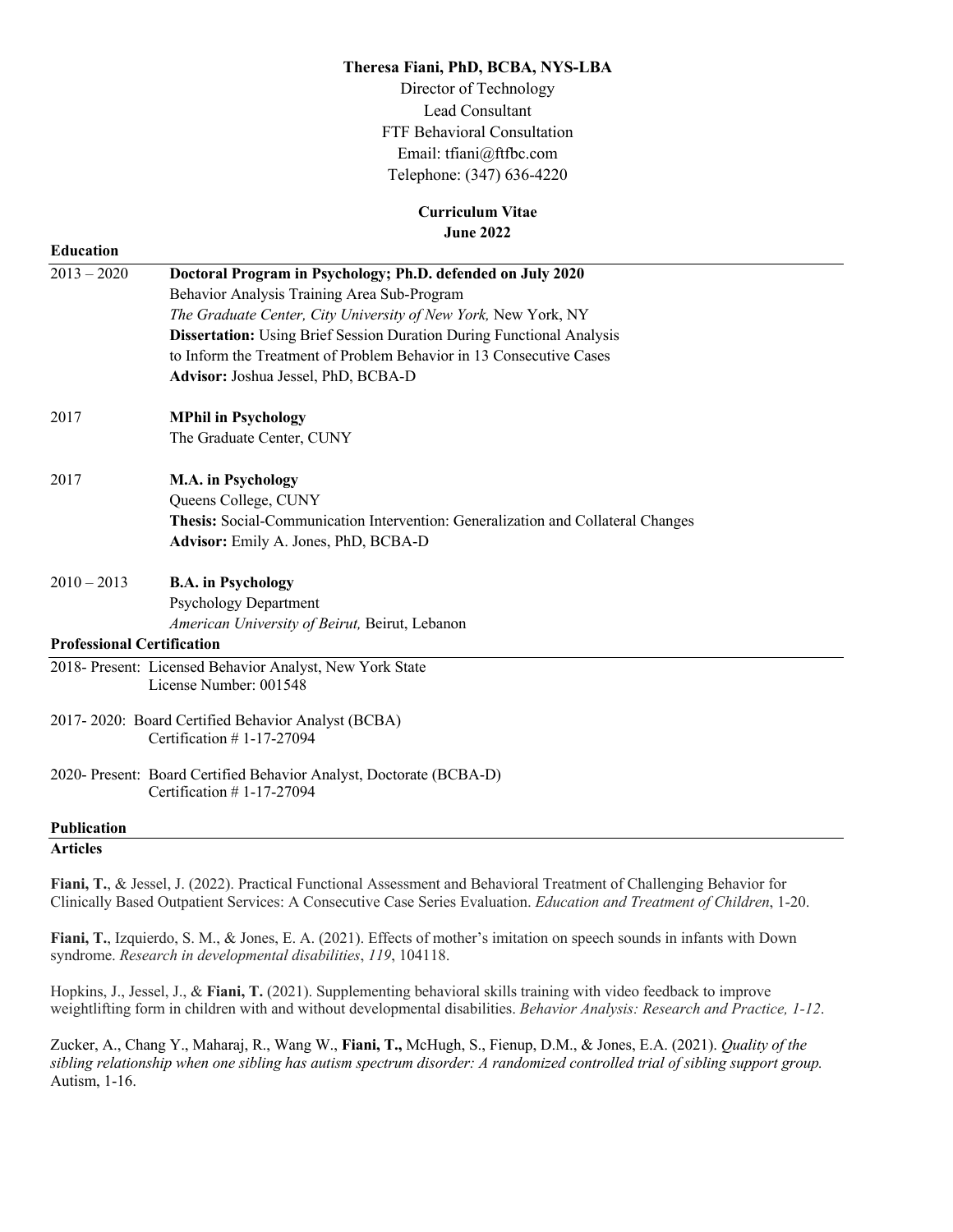Jones, E.A, **Fiani, T.**, Neil, N., Stewart, J., & Fienup, D. (2020). *Randomized controlled trial of a sibling support group: Mental health outcomes for siblings of children with autism*. Autism: International Journal of Research and Practice. 24(6), 1468-1481

Sheikh, R., Patino, V., Cengher, M., **Fiani, T.**, and Jones, E.A. (2019). *Augmenting sibling support with parent-sibling training in families of children with autism: Initial investigation.* Developmental Neurorehabilitation, 22(8), 542-552.

Jones, E.A**, Fiani, T.**, Stewart, J., Sheikh, R., Neil, N., & Fienup, D. (2019). *When one sibling has autism: Adjustment and sibling relationship in sisters and brothers.* Journal of Child and Family Studies 28(5), 1272-1282.

Neil, N., **Fiani, T.**, Mannion, A., Lynch, M. (2018). *Exploratory pilot study: Treatments accessed by caregivers of children with down syndrome - an internet survey.* Journal on Developmental Disabilities 23 (2), 37-49.

#### **Book Chapters**

Shane-Simpson, C., Jovic, S., Obeid, R., **Fiani, T.**, and Brooks, P., (2014). Chapter 4: The Graduate Student Teaching Association (GSTA): An Oral History Project. In Busler, J., Beins, B., and Buskist, W. (Eds.), *Preparing the New Psychology Professoriate: Helping Graduate Students Become Competent Teachers, 2nd edition.* (pp. 27-35). Available from http://teachpsych.org/Resources/Documents/ebooks/pnpp2014.pdf

## **Encyclopedia Chapter**

Whitman, C. N., **Fiani, T.** (2017). Behavioral Theories of Gender Development. *Sage Encyclopedia of Psychology and Gender*. Thousand Oaks, CA: Sage.

## **Works Submitted or in Preparation**

## *Manuscripts in Preparations*

**Fiani, T.** & Jones, E.A. *Intervention to increase social communication: Generalization and collateral changes.* Manuscript in preparation.

**Fiani, T.** & Jones, E.A. *Contingent vocal imitation improves speech in infants: A meta-analysis review.* Manuscript in preparation.

#### **Awards and Honors**

| 2014-2015<br>2013-2014 | Conference Presentation Support for Ph.D. Students. Submitted October 2014 and approved (\$300)<br>GC CUNY Research Graduate Fellowship B (\$10,841/annum) |
|------------------------|------------------------------------------------------------------------------------------------------------------------------------------------------------|
| 2014-2016              | QC CUNY Teaching Graduate Fellowship B (\$10,841/annum)                                                                                                    |
| 2015-2016              | Conference Presentation Support for PhD Students. Submitted October 2015 and approved (\$300)                                                              |
| 2016-2017              | QC CUNY Teaching Graduate Fellowship B (13,511/annum)                                                                                                      |
| 2017-2018              | QC CUNY Teaching Graduate Fellowship B (\$13,511)                                                                                                          |
| 2019                   | <b>Adjunct Faculty Travel Award</b>                                                                                                                        |

| 2017-2018 | Effects of Contingent Vocal Imitation on Rate of Vocalization in Infants. PSC/CUNY Professional<br>Development Funds in the Adjunct and Continuing Education Teachers Series Grant, Queens College,<br>NY. Submitted March, 2017 and approved \$1500. |
|-----------|-------------------------------------------------------------------------------------------------------------------------------------------------------------------------------------------------------------------------------------------------------|
| 2016-2017 | Improving Babbling in Infants with Down Syndrome through operant condition. American Psychological<br>Association (APA) Research Travel Grant, APA, First St, NE. Submitted April, 2016 and approved. \$300.                                          |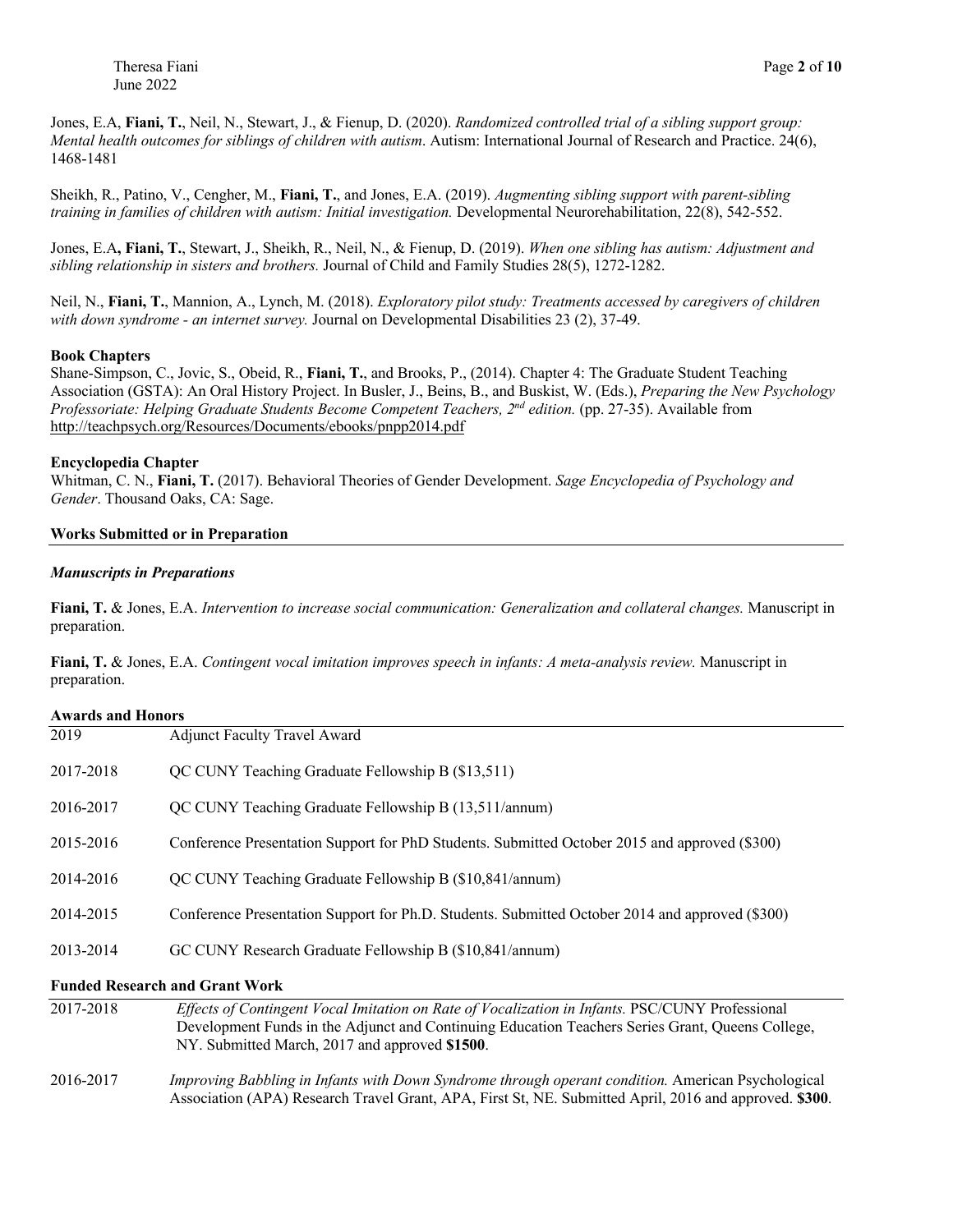| 2016-2017 | Temporal Parameters of The Intruded Stimulus Procedure. Professional Staff Congress-CUNY Grant,<br>Queens College, NY. Submitted November, 2015 and approved. \$3000. Co-author.                                                                               |
|-----------|----------------------------------------------------------------------------------------------------------------------------------------------------------------------------------------------------------------------------------------------------------------|
| 2016-2017 | Examining Contingent Vocal Imitation in Infants with Down Syndrome. Doctoral Student Research Grant,<br>The Graduate Center, NY. Submitted January, 2016, not funded.                                                                                          |
| 2015-2016 | Baby Butterflies. American Psychological Association of Graduate Students Disabilities Grant Program.<br>Submitted December 2015, not funded.                                                                                                                  |
| 2015-2016 | Generalization of Gaze Shift Across Social Communicative Contexts and Responses. Organization for<br>Autism Research, Graduate Research Grant Competition. Submitted February, 2015 and approved. \$2000.<br>PI.                                               |
| 2015-2016 | Generalization of Gaze Shift Across Social Communicative Contexts and Responses. Doctoral Student<br>Research Grant, The Graduate Center, NY. Submitted January, 2015, not funded.                                                                             |
| 2015-2016 | Generalization of Gaze Shift Across Social-Communicative Contexts and Responses. American<br>Psychological Foundation and the Council of Graduate Departments of Psychology, Graduate Research<br>Scholarships in Psychology. Submitted June 2015, not funded. |

# **Conference Activities**

## **Peer-Reviewed Presentations**

1. **Fiani, T**., Jessel, C., and Jessel, J. (May 2022). *Evaluating practical and pragmatic goals in assessment and treatment of problem behavior.* Symposium to be presented at the 48th Annual Convention of the Association for Behavior Analysis International, Boston, MA.

2.

- 3. **Fiani, T.**, & Jessel, J. (May 2020). *Using brief session durations during functional analysis to inform socially sustainable improvements in problem behavior.* Symposium to be presented at the 46th Annual Convention of the Association for Behavior Analysis International, Washington DC. **Canceled due to COVID-19 lockdown**
- 4. **Fiani, T.**, & Jessel, J. (November 2019). *Evaluating the clinical utility of an efficient functional assessment model.*  Symposium presented at the 30th annual conference of the New York State Association for Behavior Analysis, NY.
- 5. **Fiani, T.,** & Jones, E.A. (May 2018). *A behavior analytic model to increase vocalizations in infants with Down syndrome.* Symposium to be presented at the 44th Annual Convention of the Association for Behavior Analysis International, San Diego, CA, USA. Chair: **Fiani, T.**
- 6. Jones, E.A., & **Fiani, T.** (October, 2017). *Interventions to support siblings and the sibling relationship.* Workshop presented at the Autism New Jersey's 35th Annual Autism Conference, Atlantic City, New Jersey, USA.
- 7. **Fiani, T.,** & Jones, E.A. (May 2017). *Social-communication intervention: Generalization and collateral changes.*  Symposium presented at the 43rd Annual Convention of the Association for Behavior Analysis International, Denver, CO, USA.
- 8. Izquierdo, S., Shamoun, K., **Fiani, T.**, White, E., & Napolitano, D. (October, 2016). *Deciphering the Rules and Regulations for our Profession and Comparing the BACB requirements with the State Requirements.* Panel Discussion presented at the 27<sup>th</sup> annual conference of the New York State Association for Behavior Analysis, NY.
- 9. McHugh, S., **Fiani, T.**, Sheikh, R., Patino, V., & Jones, E.A. (October, 2016). *Including Family Members in Interventions for Children with Autism: Reciprocal Benefits.* Workshop presented at the 27<sup>th</sup> annual conference of the New York State Association for Behavior Analysis, NY.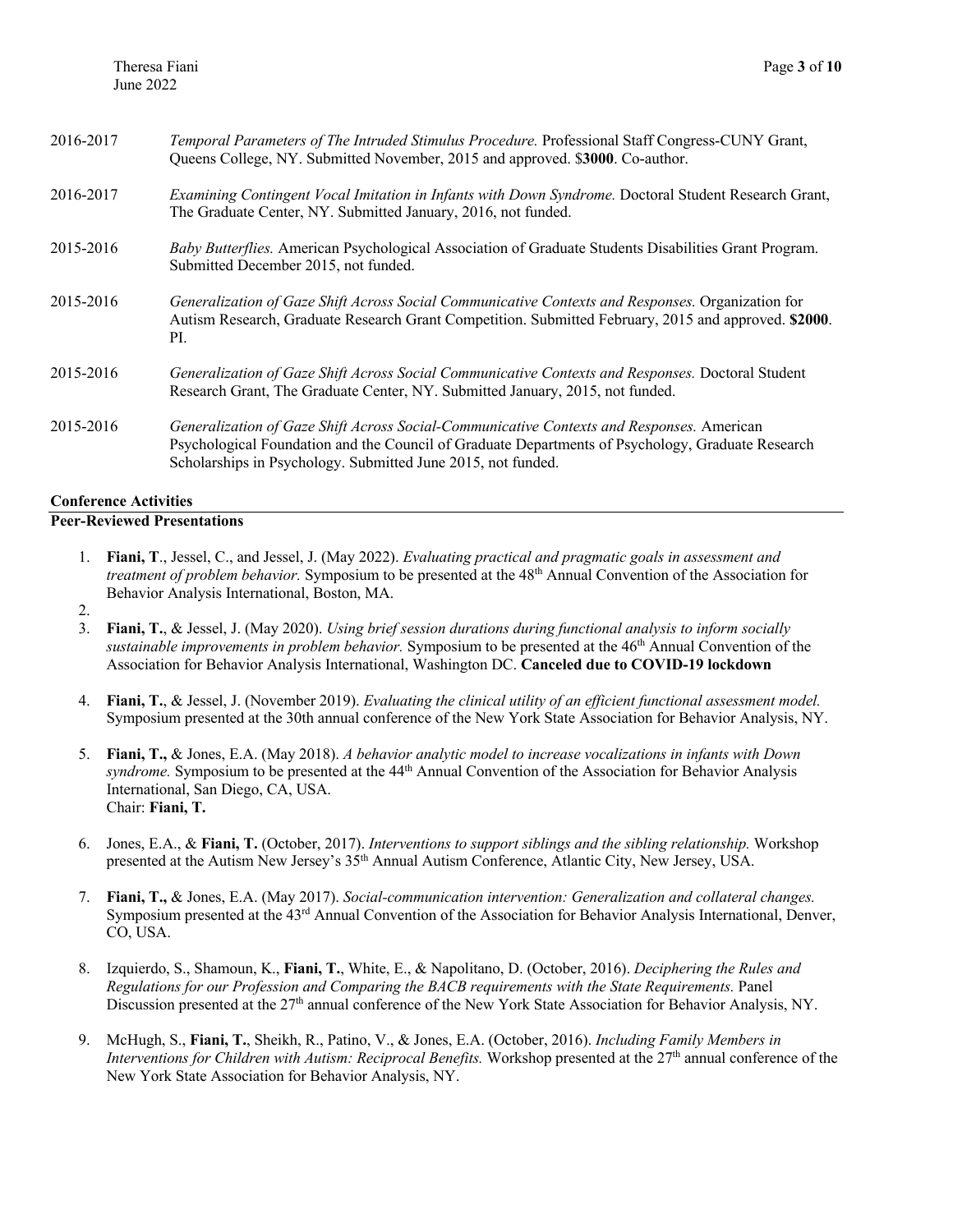- 10. **Fiani, T.**, Bauer, S., & Jones E.A. (May, 2016*). Interventions for Infants with Down Syndrome: A Behavior Analytic Model.* Paper presented at the 42<sup>nd</sup> Annual Association for Behavior Analysis International Convention. Chicago, IL.
- 11. **Fiani, T.**, Krstovska-Guerrero, I., & Jones, E.A. (Oct., 2015). *Beyond "Look at me": Generalization of gaze shift across contexts*. Presented at the 26<sup>th</sup> annual convention of the New York State Association for Behavior Analysis, Albany, NY, USA.

# **Invited presentation at the IGNITE session based on Poster.**

12. Jones, E. A., Krstovska-Guerrero, I., & **Fiani, T.**(October, 2014). A brief intervention to teach gaze shift to request and engage in joint attention: Generalization and collateral changes. Paper presented at the 25<sup>th</sup> annual convention of the New York State Association for Behavior Analysis. Saratoga Springs, New York.

## **Invited Talks and Workshops**

- 1. **Fiani, T.,** & Jessel, J., (April 2021). *Evaluating the clinical utility of an efficient practical functional assessment model.* Virtual webinar presented at Emirates College for Advanced Education in collaboration with the Association for Behavior Analysis United Arab Emirates, UAE
- 2. **Fiani, T.,** & Jones, E.A., (April 2021). *Social-Communication intervention: Generalization and collateral changes.*  Virtual webinar presented at ABAL's April 2021's webinar series: Rising in Resilience, Beirut, Lebanon (Zoom).
- 3. **Fiani, T.**, Bauer, S., Jones, & E.A. (January 2019). *Tailoring ABA for infants with Down syndrome.* Presented at First ABA Conference of the Association for Behavior Analysis-Lebanon, Beirut, Raouche, Lebanon.
- 4. Izquierdo, S., & **Fiani, T. (**November, 2018). *LBA vs BCBA Difference Between LBA and BCBA: Why You Need Both and What You Need to Know.* Presented at Queens College workshop, Queens, NY, USA.
- 5. **Fiani, T.**, Jones, E.A., & Fienup, D. (July 2017). *SIBS Club, a program for families of children with autism: Clinical service, student training, and research.* Presented at St. Mary's Hospital for Children, Bayside, NY, USA.
- 6. Izquierdo, S., Rafeeq, A., **Fiani, T.**, Jones, E.A. (April, 2016). *Integrating Behavior Analysis and Behavioral Phenotype to Address Characteristic Impairments in Down Syndrome.* Paper presented at the conference on Autism and Developmental Disabilities, Queens, New York, USA.
- 7. Krstovska-Guerrero, I., & **Fiani, T.**, Muzammal, M. (Oct., 2015). *Teaching eye gaze to increase requesting and joint attention in toddlers with autism spectrum disorders.* Workshop presented at the 33rd Annual Conference for Autism New Jersey, Atlantic City, New Jersey, USA.
- 8. Krstovska-Guerrero, I., & **Fiani, T.**, & Jones, E.A. (Sept., 2015). *How to teach eye gaze across social-communicative contexts to Toddlers with autism spectrum disorders (3 hrs)*. Workshop presented at the 26<sup>th</sup> annual convention of the New York State Association for Behavior Analysis. Albany, New York, USA.
- 9. **Fiani, T.**, Weisberg, H., Krstovska-Guerrero, I. (April, 2015). *Broad effects of a social communication intervention targeting gaze shift.* Paper presented at the Conference on Autism and Developmental Disabilities, Queens, New York, USA.
- 10. McHugh, S., Kryzak, L.A., Neil, N.M., **Fiani, T.**, Fienup, D., Jones, E.A. (April, 2015). *Children with Autism and their sibling: Building a lifelong relationship.* Paper presented at the conference on Autism and Developmental Disabilities, Queens, New York, USA.

## **Poster Presentations**

1. Wong, A., **Fiani, T.,** & Jessel, J. (2020). *Evaluation of the latency-based synthesized contingency analysis.* Poster presented online at the 46th Annual Convention of the Association for Behavior Analysis International, Washington DC.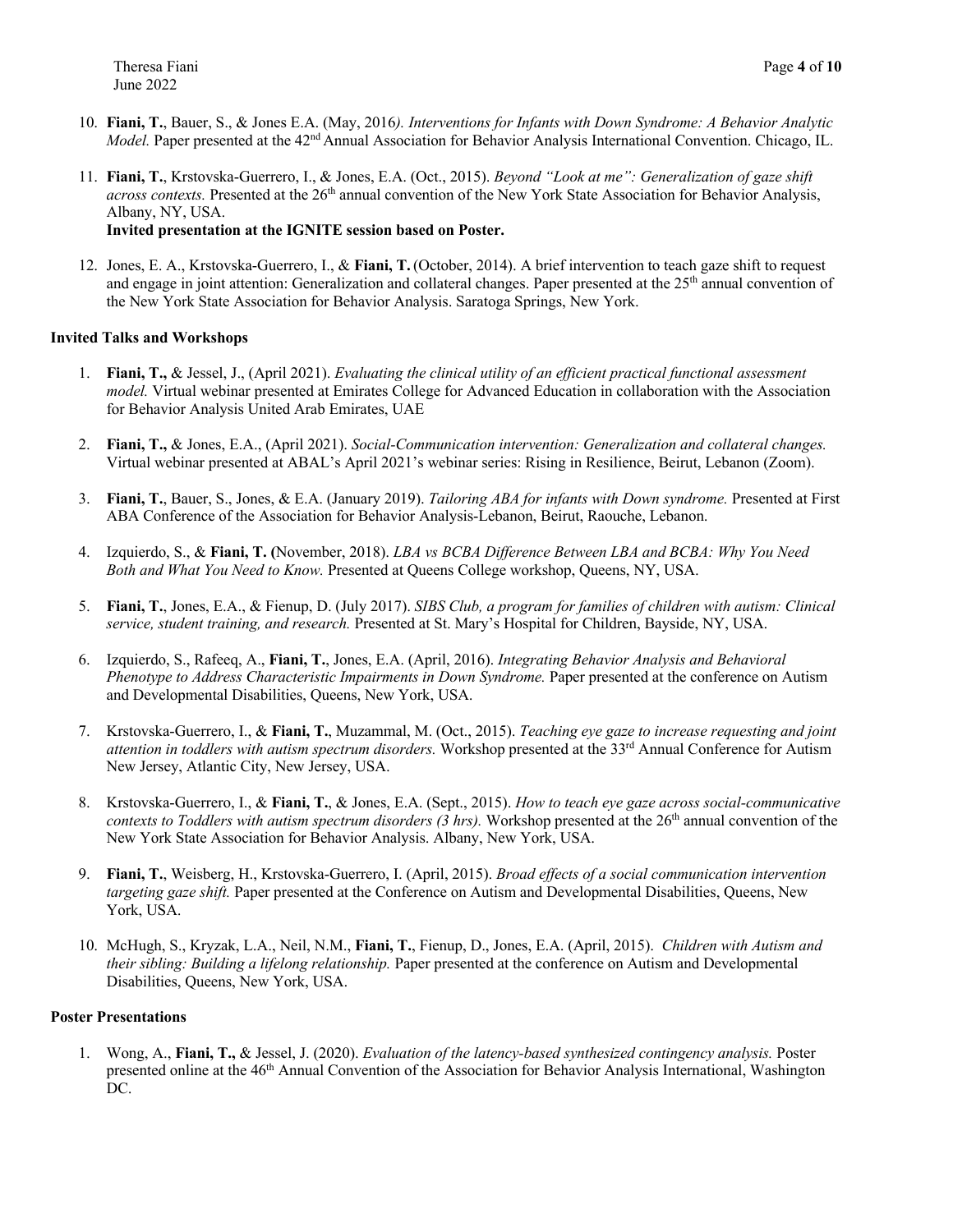- 2. Neil, N., **Fiani, T.**, Mannion, A., Lynch, M., Leader, G. (2017). *Treatment use among parents of children with down syndrome: An internet survey.* Poster presented at the 43rd Annual Convention of the Association for Behavior Analysis International. Denver, CO, USA.
- 3. Lanson, R., **Fiani, T.**, Weisberg, H., Agnew, C., Cengher, M., Brodsky, J., & Budd, A. (2017). *Do all fixed intervals have scalar properties?* Poster presented at the 2017 Annual Meeting of the Eastern Psychological Associate. Boston, MA, USA.
- 4. Agnew, C., Budd, A., Weisberg, H., Brodsky, J., **Fiani, T.**, Cengher, M., & Lanson, R. (2017). *From S*∆ *to SD.*  Poster presented at the 2017 Annual Meeting of the Eastern Psychological Associate. Boston, MA, USA.
- 5. Brodsky, J., Cengher, M., **Fiani, T.**, Agnew, C., Budd, A., Weisberg, H., & Lanson, R. (2017). *Scalar properties in an intruded stimulus design.* Poster presented at the 2017 Annual Meeting of the Eastern Psychological Associate. Boston, MA, USA.
- 6. McHugh, S., **Fiani, T.**, Jones, E.A. (2016). *Improving Sibling Relationships of Children with Autism through Group Behavioral Skills Training.* Poster presented at the 27<sup>th</sup> annual conference of the New York State Association for Behavior Analysis.
- 7. **Fiani, T.**, Jones, E.A., Yaun, M. (August 2016). *When mom imitates baby: Increases in babbling and vocal imitation.* Poster presented at the 124th Annual Convention of the American Psychological Association, Denver, Colorado, USA.
- 8. Jones, E.A., Fienup, D.M., Neil, N., **Fiani, T.**, Stewart, S.L., McHugh, S., & Izquierdo, S. (May 2016). *Building Sibling Relationships: The Effects of Sibling Support on Siblings and Children with Autism.* Poster presented at the International Meeting for Autism Research 2016, Baltimore, Maryland, USA.
- 9. Lanson, R., Brodsky, J., **Fiani, T.**, Weisberg, H., & Cengher, M. (March, 2016). *Stimulus Control Within an Intruded Stimulus. Poster presented at the* 2016 Annual Meeting of the Eastern Psychological Associate. New York, New York, USA.
- 10. Brodsky, J., Cengher, M., Weisberg, H., **Fiani, T.**, & Lanson, R. (March, 2016). *A systematic Exploration of Intruded Stimulus Duration.* Poster presented at the 2016 Annual Meeting of the Eastern Psychological Associate. New York, New York, USA.
- 11. **Fiani, T.**, Krstovska-Guerrero, I., & Jones, E.A. (Oct., 2015). *Beyond "Look at me": Generalization of gaze shift across contexts*. Poster Presented at the 26<sup>th</sup> annual convention of the New York State Association for Behavior Analysis, Albany, NY, USA. **Invited presentation at the IGNITE session.**
- 12. **Fiani, T.**, & Jones, E. A**.** (May, 2015). *Do you see what I see: Generalization of gaze shift across contexts.* Poster presented at the 41st Annual Convention of the Association for Behavior Analysis International. San Antonio, Texas, USA.

# **Supervision of Undergraduate Research**

| 2017-2018     | Effects of SIBS Club Based on Communicative Intent During Sibling Interactions                                                                                                                                                                   |
|---------------|--------------------------------------------------------------------------------------------------------------------------------------------------------------------------------------------------------------------------------------------------|
|               | Principle Investigator: Emily A. Jones                                                                                                                                                                                                           |
|               | Student Investigator: Victoria Yagudayeva                                                                                                                                                                                                        |
| $2016 - 2017$ | A Comparison of Intervention Strategies for Children with ASD: Discrete Trial Training & More Than<br>Words <sup>®</sup> — The Hanen Program <sup>®</sup><br>Principle Investigator: Emily A. Jones<br>Student Investigator: Victoria Yagudayeva |
|               |                                                                                                                                                                                                                                                  |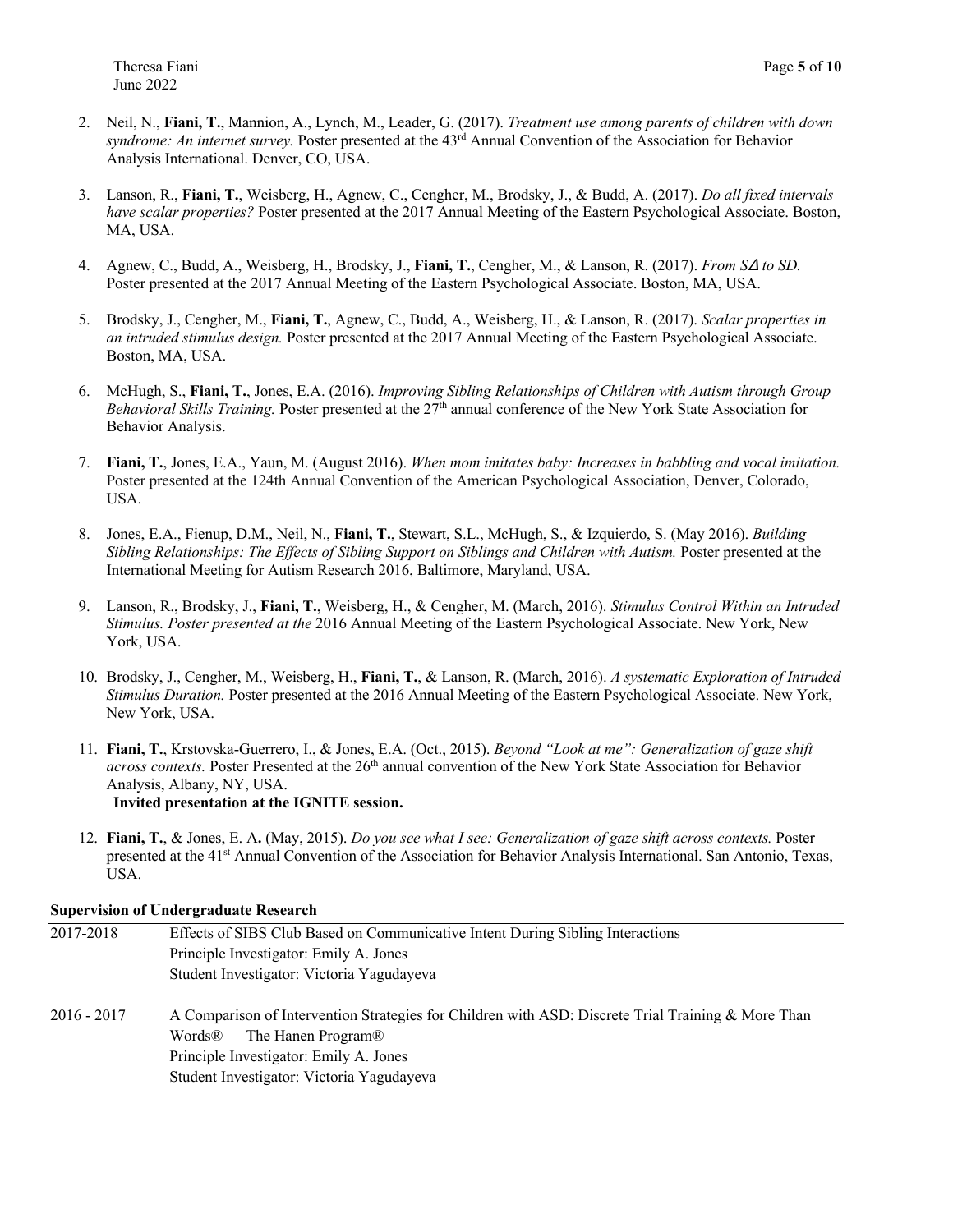| 2016          | Examining Articulation in Children with DS After an Intervention that Improved the Rate of Vocalization<br>Principle Investigator: Emily A. Jones<br>Student Investigator: Marylin Moy                                 |
|---------------|------------------------------------------------------------------------------------------------------------------------------------------------------------------------------------------------------------------------|
| 2016          | The Effects of Sibling Intervention on the Sibling Relationship When One Child has Autism<br>Principle Investigator: Emily A. Jones<br>Student Investigator: Mollie Giller                                             |
| $2015 - 2016$ | Enhancing Interaction Between Children with ASD and their Typically Developing siblings: Behavioral<br><b>Skills Training</b><br>Principle Investigator: Emily A. Jones<br>Student Investigator: May Yaun              |
| 2015          | A Pre-Post Comparison of Interactions Between Children with ASD and their Typically Developing<br>Siblings: Impact of SIBS Club<br>Principle Investigator: Emily A. Jones<br>Student Investigator: Victoria Yagudayeva |

## **Professional Experience**

| <b>FTF Behavioral Consultation</b> |                                                                                  |
|------------------------------------|----------------------------------------------------------------------------------|
| 2021-Present                       | Director of Technology/Lead Consultant                                           |
| 2020-2021                          | Post-doctoral Fellow/Assistant to the Clinical Director/Associate Consultant     |
|                                    | Supervisors: Mahshid Ghaemmaghami, Ph.D., BCBA-D, and Greg Hanley Ph.D., BCBA-D. |

# **Responsibilities included:**

• Consulting, presenting, website maintenance, advertising on social media, transcribing and translating the 10 hr on demand video from English to Arabic, updating data sheets/graphs, BHI research, etc…

## **Internship**

| $2016 - 2018$ | <b>Legislative Intern, New York State Applied Behavior Analysis</b>                     |
|---------------|-----------------------------------------------------------------------------------------|
|               | Co-chairs: Kimberly Shamoun, PhD, LBA, BCBA-D, and Deborah Napolitano, PhD, LBA, BCBA-D |
| $2018 - 2019$ | <b>Legislative Committee Volunteer, New York State Applied Behavior Analysis</b>        |
|               | Chair: Sally Izquierdo, MA, LBA, BCBA                                                   |

# **Responsibilities included:**

- Co-Founded #SpeakUpABA movement on social media and managed page and posts
- Collecting data about the effects of the licensure scope restriction on professionals, academics and families
- Identifying constituent groups
- Developed letters and talking points for consistent groups.
- Garnered/recruited constituents' input and support across states.
- Organized workshops and panel discussions
- Attended leadership meetings about licensure
- Participated in lobbying day
- Advertised the need for action
- Developed video models for constituents to call their legislators

# **Teaching**

# 2014 – 2021 **Adjunct Lecturer, Department of Psychology**

Queens College, CUNY, New York, NY

• Autism (Graduate, Summer 2020, Summer 2021)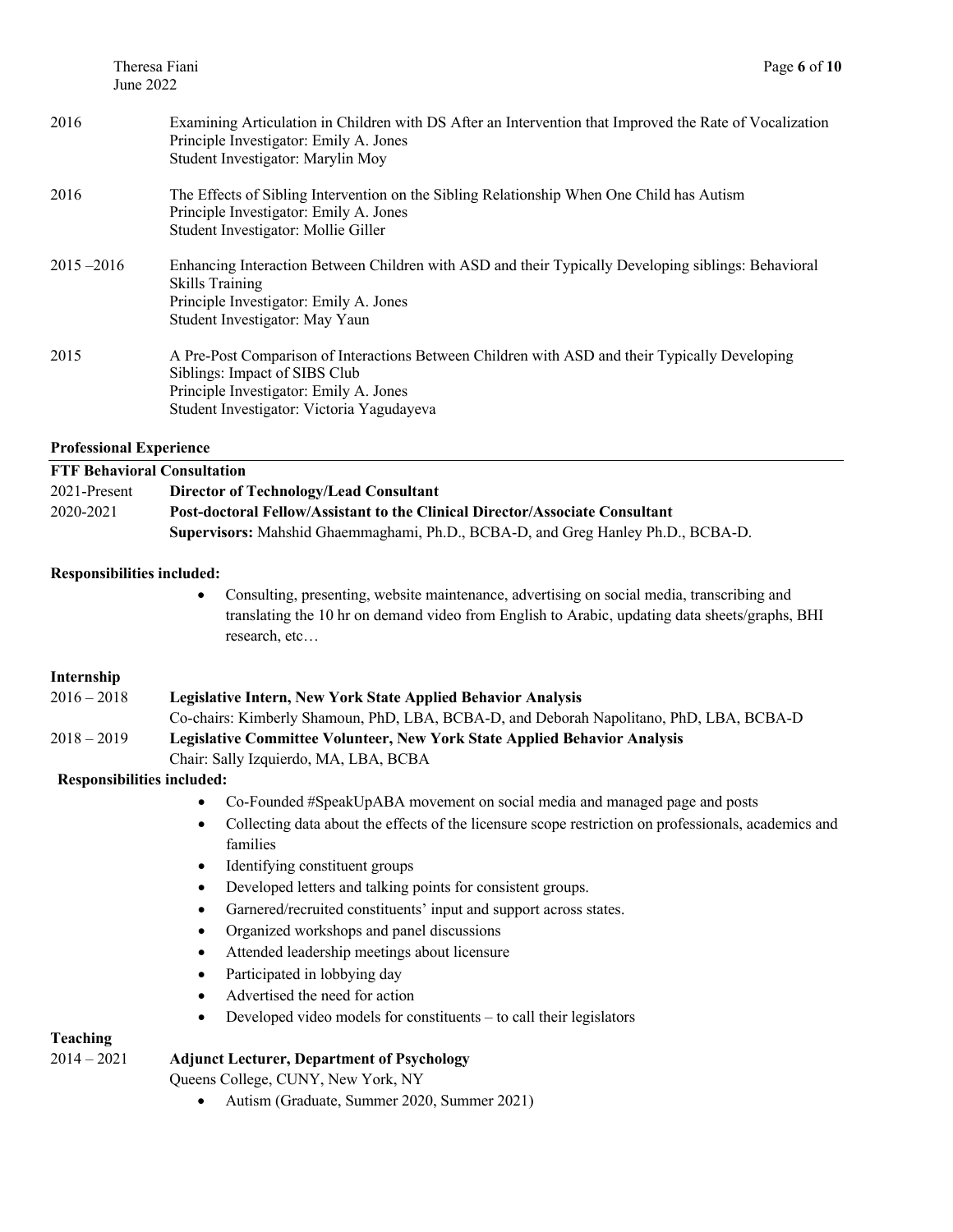- Ethical Issues In Psychology (Graduate, Fall 2021)
- Autism (Undergraduate, Fall 2017)
- Experimental Psychology (Undergraduate, Spring 2021)
- Advanced Experimental Psychology: Learning (Undergraduate, Spring 2017, Fall 2020, Fall 2021)
- Advanced Experimental Psychology: Clinical (Undergraduate, Spring 2019)
- Developmental Disabilities (Undergraduate, Fall 2016, Fall 2018)
- Introduction to Learning and Behavior Analysis (Undergraduate, Spring 2015, Fall 2015, Spring 2016, Spring 2018)
- Psychological Disorders of Childhood and Adolescent (Undergraduate, Spring 2014, Fall 2014, Fall 2015)
- Statistical Methods Lecture (Undergraduate, Spring 2016, Summer 2016, Fall 2016, Summer 2017, Fall 2017, Spring 2018, Fall 2018, Spring 2019, Fall 2019, Spring 2020)
- Statistical Methods Lab (Undergraduate, Fall 2014, Spring 2015, Fall 2018, Fall 2019)

# Fall 2020 **Adjunct Lecturer, Department of Psychology**

University of Dayton, Ohio

• Consultation Ethics and Law (Graduate, Fall 2020)

# **Invited Guest Lecture**

Invited Lecturer, Department of Psychology Queens College, CUNY, New York, NY

- Practicum II in Applied Behavior Analysis (Graduate, Spring 2016)
	- o Guest lectured: Down syndrome and Communication
- Psych 391 Special Problems (Undergraduate, Spring 2016, Spring 2017)
	- o Supervised Students with their research analyses
	- o Guest lectured: Single Subject Designs and Graphing Instruction

## 2014-2019 **Research Coordinator**

SIBS Club, The Graduate Center and Queens College, City University of New York, NY Co-directors: Emily A. Jones, PhD & Dan Fienup, PhD

SIBS Club is a program for families and children with autism through the Queens College Psychological Center. SIBS Club also provides training and experiential learning opportunities for undergraduate and graduate students in which they implement interventions with children with autism and their families. As a research coordinator, I trained and supervised the entry of data collected into SPSS. I trained undergraduates to code videos for interobserver and intervention integrity purposes I ran all the analyses, including Missing Data Analysis using EM imputations, Independent Samples T-tests, Mixed Models ANOVA, among others. I also prepare and present conference presentations pertaining to this line of research.

## 2014-219 **Graduate Student Research Investigator (GSRI)**

Developmental Disabilities Lab (Dr. Emily Jones' Lab)

The Graduate Center and Queens College, City University of New York, NY

• I participated in *behavior intervention planning* for children with autism and children with Down syndrome. Projects included examination of interventions to address communication needs in infants with DS (increasing speech sounds production through contingent vocal imitation and social reinforcement) and children with ASD (joint attention, gaze shifting, requesting, social referencing). In addition, I am currently involved in four meta-analytic studies (reading intervention in DS, task persistence in DS, Sibling training in autism, contingent vocal imitation as an effective intervention to increase vocalization in infants with DS)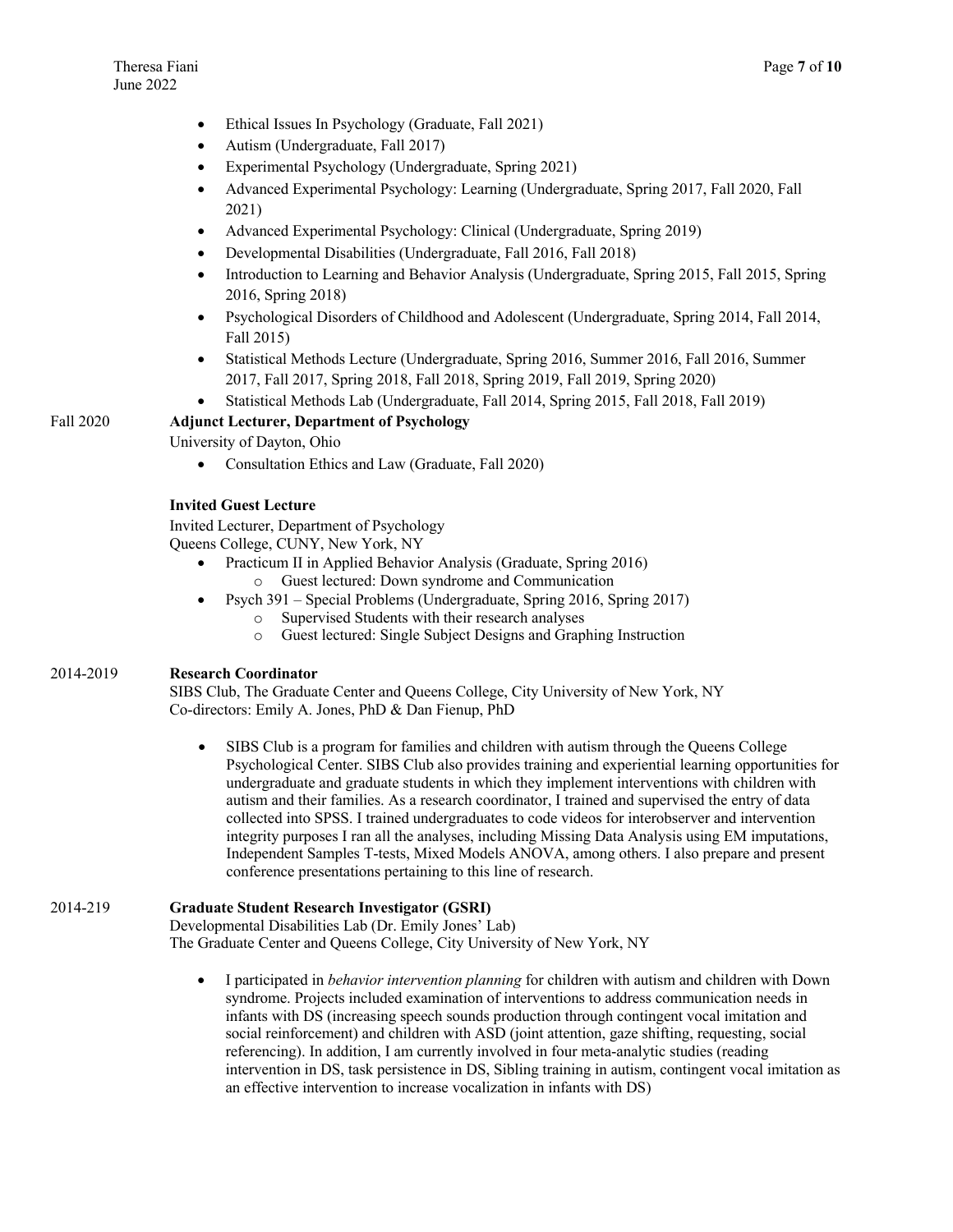## **Research Experience**

2010-2020

ACES Lab (Dr. Joshua Jessel)

• I ran lab meetings occasionally, trained undergraduate and graduate students in implementing functional analyses and functional communication training with reinforcement thinning. Ran the lab clinic and behavior intervention planning for children with autism who display problem behavior. This included interventions to increase functional communication skills and decreasing problem behaviors. (2019-Present)

Developmental Disabilities Lab (Dr. Emily A. Jones)

• I participated in staff evaluation, program evaluation, ongoing instructional programming, and behavior intervention planning for children with autism and children with Down syndrome. This included interventions to increase social communication skills (sign language in DS and Social referencing in children with ASD, exploratory motor behavior in infants with DS, facilitating sibling interaction when one sibling has autism. (2014-Present)

Lanson's Lab (Dr. Rober Lanson)

- Ran research sessions, analyzed and graphed the data, wrote grants and manuscripts as well as prepared poster presentations
	- o Stimulus Control Within an Intruded Stimulus (2015-Present)
	- o A Systematic Exploration of Intruded Stimulus Duration (2015-Present)
	- o Comparing FI60 and FI120 responses (2016-Present)
	- o Do all fixed intervals have scalar properties (2016-Present)
	- $\circ$  From S<sup> $\triangle$ </sup> to S<sup>D</sup> (2016-Present)
	- o Scalar properties in an intruded stimulus design (2016-Present)

Parent/Staff Training Lab (Dr. Peter Sturmey)

Queens College, City University of New York, NY

- Collected interobserver agreement as well as the treatment integrity for the following studies:
	- o Using Video Models to Train Newly Hired Direct Care Staff to Conduct Behavior Analytic Procedures, GSRI: Lindsay Maffei (2013-2014)
	- o Meta-analysi: Video modeling to train caregivers of children with DD. GSRI: Maya Madzharova (2013-2014)

Psychology Department

American University of Beirut, Lebanon

- I assisted in data collection, entry, and analysis for:
	- o Using ABA Therapy to Enhance the Expression of Emotion in Children with Autism who are Attending Non-Behavioral Programs in Lebanon (2013)
	- o Research on Using Behavior-Analytic Procedures to Teach Activity-Schedule Following and Choice-Making Behavior to Lebanese Children with Autism (2011-2013)
	- o The Effects of Coping Strategies, Social Support, and Child's Behavioral Symptoms on Well- Being of Mothers of Children with Autism in Lebanon" (2012)
	- o Research on a threat theory perspective and attitudes towards Palestinian refugees in a Lebanese community sample (2012)
	- o Quality of Life and its Salient Predictors in a Sample of Lebanese Parents Experiencing the Empty-Nest Stage (2012)

Research through Comitato Internazionale per lo Sviluppo dei Popoli (CISP)

- Data collection for:
	- o The assessment form concerning a project revolving around emergency assistance for Syrian refugees in South Lebanon: NFI for facing the winter (2013)
	- o Research on Gender Violence at schools and Universities (2011-2012)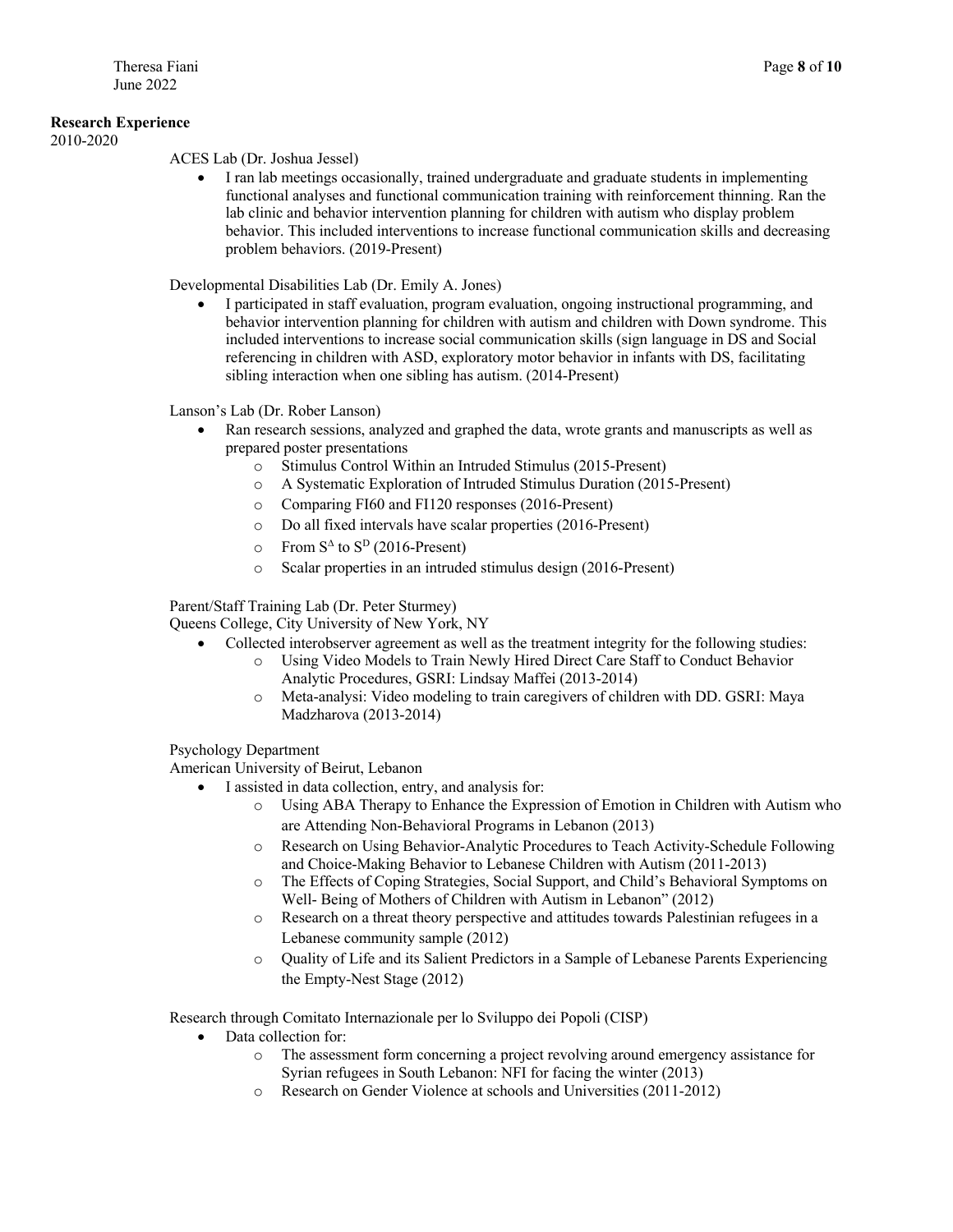|                               | Implementing the Global School Health Survey and the Global Youth Tobacco Survey in<br>$\circ$<br>Public and Private Schools in Lebanon with World Health Organization (WHO) (2010-<br>2011).                                                                                                                                                                                                                                                                                                     |
|-------------------------------|---------------------------------------------------------------------------------------------------------------------------------------------------------------------------------------------------------------------------------------------------------------------------------------------------------------------------------------------------------------------------------------------------------------------------------------------------------------------------------------------------|
| <b>Applied Experience</b>     |                                                                                                                                                                                                                                                                                                                                                                                                                                                                                                   |
| $2018 -$ Present              | <b>BCBA/LBA</b><br>Proud Moments, Cedarhurst and New York, NY<br>I provide supervision to paraprofessionals (future BCBAs, and RBTs). I run assessments and<br>$\bullet$<br>develop behavior programs for my clients.                                                                                                                                                                                                                                                                             |
| 2015-2017                     | <b>Staff trainer</b><br>SIBS Club, The Graduate Center and Queens College City University of New York, NY                                                                                                                                                                                                                                                                                                                                                                                         |
|                               | As a staff trainer, I used behavior skills training to train and supervise undergraduate students to<br>$\bullet$<br>run discrete trial and incidental teaching programs (such as sitting, requesting, spontaneous<br>commenting, reciprocal commenting, turn taking, joint attention, gaining attention, manding,<br>tacting, etc) with children with autism spectrum disorder.                                                                                                                  |
| 2014-2015                     | <b>Recreation Leader</b><br>SIBS Club, The Graduate Center and Queens College, City University of New York, NY                                                                                                                                                                                                                                                                                                                                                                                    |
|                               | As the recreation leader, I ran the recreation session during SIBS club. The aim was to facilitate<br>$\bullet$<br>interaction between children with autism and their siblings during activities such as relay races and<br>other group activities. This required constant reminder to undergraduate students to provide the<br>same instruction they implement during skills instructions, as well as incidental teaching.                                                                       |
| 2014                          | <b>ABA Home-Based Therapist</b><br>Department of Education, New York, NY<br>5-7.5 hrs/week for 1 year of direct one-on-one contact with a child with autism in a discrete trial<br>$\bullet$                                                                                                                                                                                                                                                                                                      |
|                               | format.                                                                                                                                                                                                                                                                                                                                                                                                                                                                                           |
| 2012                          | <b>Student Clinical Psychology Intern</b><br>Bellevue Medical Center, Behavioral Health Unit, Mansourieh, Lebanon                                                                                                                                                                                                                                                                                                                                                                                 |
|                               | During my internship, I got the opportunity to observe and participate in group therapy sessions<br>$\bullet$<br>with in-patient clients who were suffering from substance use disorder, depression, bipolar,<br>obsessive compulsive disorder, and schizophrenia. Observed and provided input for individual<br>cognitive behavioral therapy and eye movement desensitization and reprocessing. Observed<br>relaxation sessions using progressive muscle relaxation and diaphragmatic breathing. |
| <b>Editorial Appointments</b> |                                                                                                                                                                                                                                                                                                                                                                                                                                                                                                   |

10/2016 Guest Reviewer. *Research Journal of Autism and Developmental Disabilities* 

01/2016 Invited reviewer, proposal for a Developmental Psychopathology Textbook Cornell University, Cambridge University Press.

## **Memberships in Professional Societies**

- ABAI Health, Sports, and Fitness SIG Student Member (06/2018 Present)
- Doctoral Students' Council Behavior Analysis Training Area Representative (03/2018 2020)
- New York State Association for Behavior Analysis Student Member (07/2015 2020)
- ABAI Student members  $(03/2014 2020)$
- Basic Member at Autism New Jersey (02/2015-02/2016, 02/2017- 02/2018)
- Member of the Graduate Student Teaching Association (01/2014 12/2017)